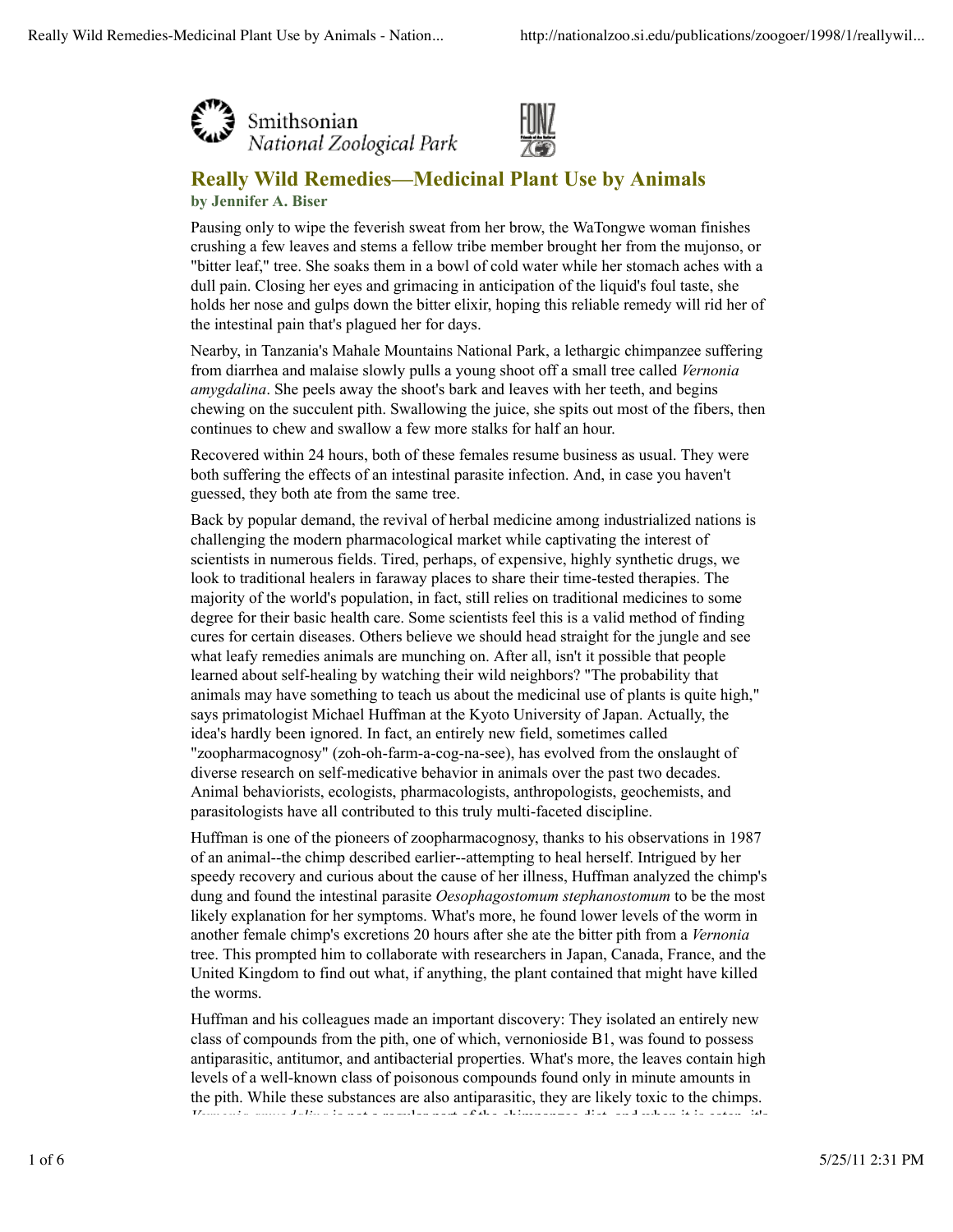medicinal plant. Interestingly, *Vernonia amygdalina* has more than 25 known medicinal uses among the peoples of sub-Saharan Africa, about half of them for intestinal and parasitic ailments. People have learned to use the pith, leaves, and roots, probably because the more toxic compounds have been selectively bred out of *Vernonia* that is cultivated in gardens.

## **A Leaf a Day Keeps the Worms Away**

Most of us probably encounter a bitter-tasting form of medicine at some point in our lives. We seem convinced that the worse it tastes, the faster our recovery. Yet imagine swallowing whole a large leaf whose surface is covered with short, bristly hairs. Cringing at the thought? Primates usually don't when they ingest the leaves of certain members of 13 botanical families native to equatorial Africa. In 1972, Harvard University anthropologist Richard Wrangham began investigating this odd form of leaf-eating in Tanzania.

Gombe National Forest hosted this feast on foliage, where chimpanzees searched for plants of the Aspilia genus, a branch of the sunflower family. According to Wrangham, they sought the plants just after dawn. Upon locating a patch of leaves, the chimps would pick and eat them one at a time, taking much longer with them than with other leaves and fruits. Huffman, of the *Vernonia* study, says, "It's really quite interesting to see, and completely different from the same individual taking a handful of smooth leaves and chomping them all down in a few bites." Being careful not to chew, the chimps folded the leaves, rolled them around in their mouths, then finally gulped them down. Even when tasty, ripe fruits grew plentifully nearby, the chimps still sought the leaves on occasion. And what's more puzzling is the fact that the leaves were later excreted whole, completely undigested.

Why go to all this trouble to find *Aspilia* leaves? After all, they are difficult to swallow, other food is usually available, and spending the time and energy to find them does not always justify their use simply as food. For several reasons, scientists think that chimpanzees eat this plant to exploit its medicinal properties. First, chimps consume more of these leaves during the rainy season, when parasitic larvae abound and there is increased risk of infection. Second, swallowing the leaves whole rather than chewing them provides no nutritional benefit to the animals, as they pass through the animal undigested. Third, the leaves are not a regular component of the chimps' diet. Fourth, although it is not certain that healthy animals never eat the leaves, infected animals have frequently been seen swallowing *Aspilia*. And let's not forget to mention that chimps aren't the only ones to seek these leaves: Africans use them, and other parts of the *Aspilia* plant, for a wide variety of illnesses such as lumbago, sciatica, scurvy, malaria, and rheumatism.

Experts are now searching for answers to the bigger question: What is the mechanism by which leaf swallowing acts against parasites? One analysis showed *Aspilia* leaves to contain a bright red oil known as thiarubrine-A, a compound clinically proven to kill parasites, viruses, fungi, and bacteria. However, all other attempts to find thiarubrine-A in the leaves of *Aspilia,* or any other plant species swallowed, have failed. Huffman doesn't doubt that there is a medicative function behind leaf swallowing behavior. His theory about how it gets rid of worms revolves around the hairiness of the leaves. Huffman found live worms in chimp feces stuck "like Velcro" to leaf hairs and trapped within the folds. He speculates that worms may become attached to the leaves or somehow enticed into the folds during digestion, taking a "magic carpet ride" through the gastrointestinal tract, eventually to be excreted from the body. Chemicals in the plant may also decrease the ability of the parasites to adhere to the intestine, making it easier for them to be swept out by the leaves. Scientists are not yet certain just how leaf swallowing improves the health of chimpanzees, but the idea has sparked such interest in the scientific community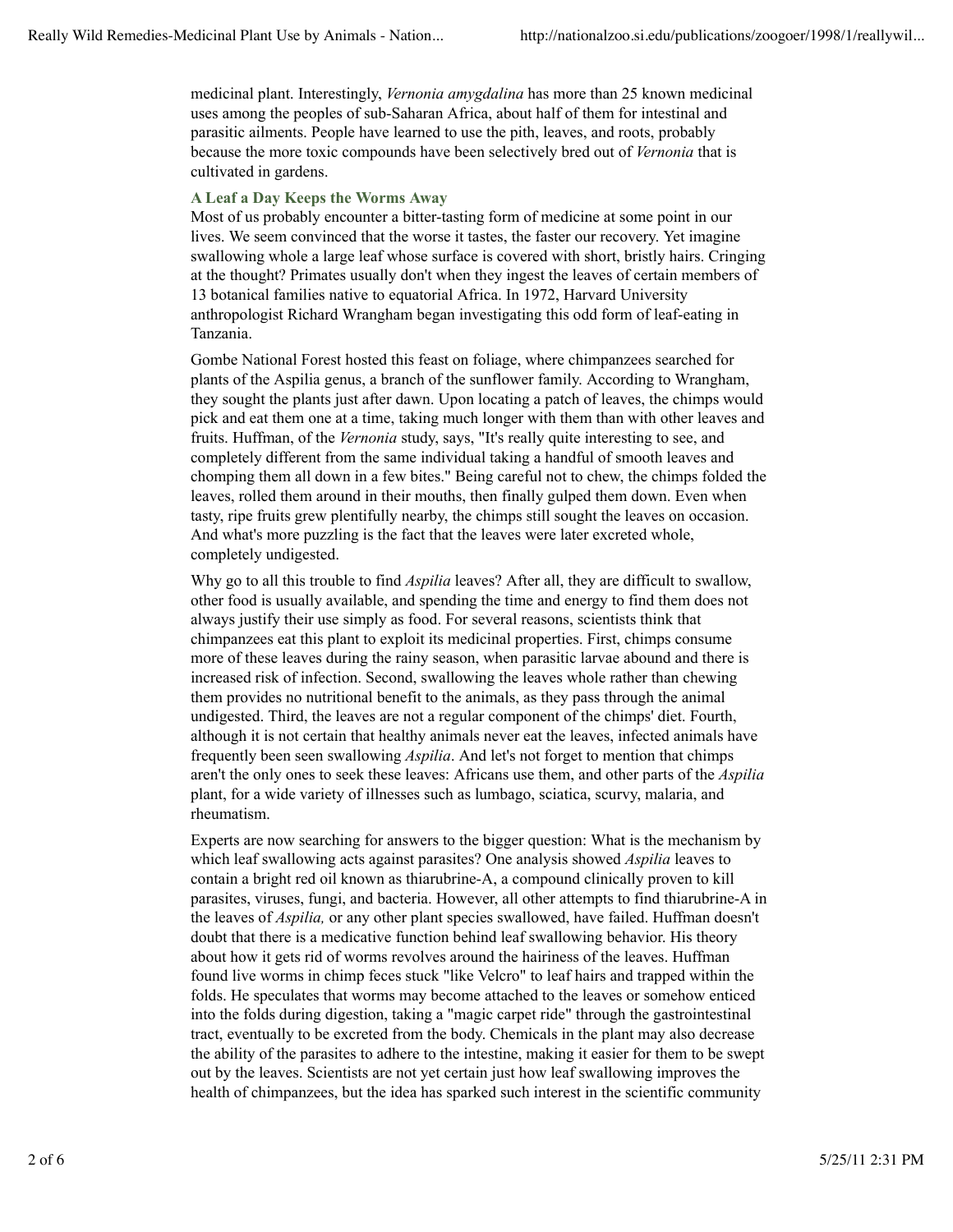that answers should be just around the corner.

To date, experts have documented 30 plant species whose hairy leaves are "swallowed whole," not just by chimpanzees *(Pan troglodytes)*, but by pygmy chimps, or "bonobos" *(Pan paniscus)*, and eastern lowland gorillas *(Gorilla gorilla graueri).* These great apes, of course, share their forest pharmacy with another important primate: *Homo sapiens.* Ill human and non-human primates alike reach for the leaves of several plants in the genera *Rubia, Aneilema, Lippia*, and *Ficus*, among other roughly surfaced plants of sub-Saharan Africa. While apes swallow leaves whole and may use leaf texture to their advantage, humans do not. *Rubia cordifolia* is the antiparasitic plant Ugandans use to relieve stomach ailments. Traditionally, people of that country also rely on *Aneilema aequinoctiale* for fevers, earaches, and to stop bleeding. As Huffman did with *Aspilia,* Wrangham verified that chimpanzees swallowing whole leaves of these two plants had parasitic infections. *Lippia plicata* is ingested by Africans for more serious threats such as dysentery and malaria. And in Tanzania, *Ficus exasperata* is the preferred antidote for ulcer sufferers. Although animals and people commonly select the same species but different plant parts for medicinal use, we don't yet know that they are treating identical symptoms.

## **Charcoal Cures and Fruit Fix-Alls**

Furry jungle inhabitants have more to contend with than just parasites and microbes. Some of the most nutritious plants they eat also contain more or less toxic substances called secondary compounds. These compounds are not required by the plant for its basic metabolism; they are considered to be a defense mechanism against hungry herbivores. Red colobus monkeys *(Procolobus pennantii kirkii)* on Zanzibar Island, Tanzania, must deal with such substances because they prefer leaves of the exotic Indian almond and mango trees. Abundant in the monkeys' habitat, these trees yield leaves high in protein. However, they're also high in secondary compounds called phenols, which interfere with the monkeys' digestion.

What could these animals eat to counteract the toxicity of the leaves while retaining their nutritional benefits? Try taking a bite out of a charcoal briquette and you'll have the answer! Between 1991 and 1996, anthropologist Thomas Struhsaker of Duke University studied the interesting feeding behavior of the Tanzanian red colobus. He observed the animals eating charcoal from charred stumps, logs, and branches, as well as from human kilns. "They really go after the charcoal," he recalls, amused. "Bigger monkeys try to take charcoal away from smaller ones. And they come down from the trees to grab pieces much bigger than they can possibly eat, carrying it off with two hands." Subsequent analysis by his colleague, University of Wyoming chemist David Cooney, showed that the study site's charcoal had a high adsorptive capacity for phenols. This means that the toxic phenols adhere to the charcoals, while proteins, important for the body's growth and repair systems, remain free for absorption by the digestive tract. Interestingly, birth rates and population densities of the red colobus are significantly higher where almond and mango trees plus charcoal are available than where charcoal is not. While charcoal eating is relatively rare, geophagy, or soil consumption, occurs widely among many primates. Clay and charcoal have large adsorptive surface areas enabling them to buffer the stomach against toxic compounds. Worldwide, people also use charcoal to inactivate lethal substances and prevent intestinal infections.

The sweet red fruits of *Aframomum angustifolium* favored by mountain gorillas *(Gorilla gorilla beringei)* in southwestern Uganda are not nearly as unpleasant to the mouth as charcoal or hairy leaves; nor do they contain toxic secondary compounds. However, according to biologist John Berry at Cornell University, this fruit's antimicrobial properties actually pose a digestive threat to the normal, healthy population of microorganisms found in the gorilla's gut. After eating fruits of this wild ginger,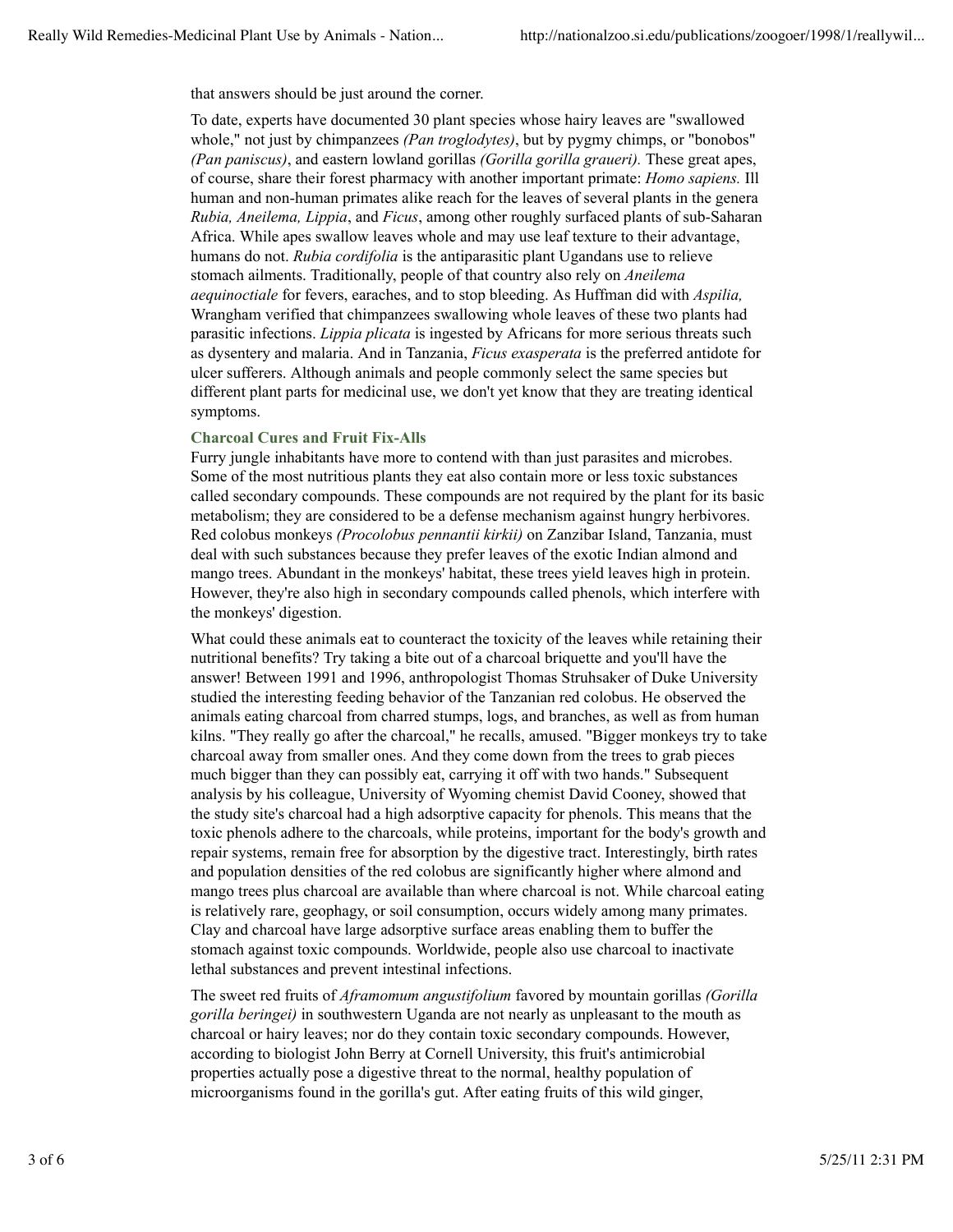antibacterial compounds in the plant can temporarily damage these microbes, in turn upsetting the gorilla's digestive system if they aren't already a regular part of the diet. Evidence shows that the gorilla's microbiota have developed resistance to the biologically active components of the plant in areas where it is commonly eaten--an adaptation

### **Avian Elixirs**

Another animal that probably fights toxins with bacteria is the hoatzin *(Opisthocomus hoazin),* a bird native to northern South America. Hoatzins digest their food more like cows than cuckoos, their most closely related cousins. In most birds, the crop is a digestive organ used for storage and the grinding of common foods such as seeds or insects. The folivorous, or leaf-eating, hoatzin, however, uses specialized bacteria in the crop to break down hard-to-digest leafy plant material. This is reminiscent of the cow's compartmentalized stomach, where bacterial fermentation of ingested food takes place. Research indicates that the bird's gut bacteria also neutralize toxic secondary compounds found in the plants it eats. And scientists speculate that the hoatzin's microflora benefit the bird in another important way: Bacteria may take up toxins for later use against foreign microbes. Indeed, the birds harbor surprisingly few harmful bacteria or other disease-causing organisms.

Unlike the hoatzin, European starlings *(Sturnus vulgaris)* face serious pressure from pathogens and parasites. Studies by biologist Larry Clark show that by lining their nests with select fresh vegetation, these birds are protecting themselves from a myriad of possible infections. Wild carrot *(Dauscus carota),* for example, kills fowl mites in starling nests, although the precise mechanism by which this occurs is not known. The carrot contains the steroid B-sitosterol, a compound that repels mites and inhibits their egg-laying abilities. This compound is also found in leaves of the margosa tree *(Azadirachta indica)*, from which house sparrows often gather material to line their nests, and which some Native Americans employ as a tick repellent. Other chemicals in the plant may disrupt the mites' feeding behavior, or delay mite development and colonization within the nest. How starlings know to choose parasite-deterring plants like the wild carrot remains a bigger mystery.

## **Fur-Rubbing Frenzy**

In the early 1990s, Mary Baker, an anthropologist at the University of California, Riverside, studied another possibly self-medicating behavior among white-faced capuchin monkeys *(Cebus capucinus)*. On the southeastern edge of the Nicoya Peninsula, Costa Rica, she witnessed monkeys breaking open the fruits of certain species of *Citrus* plants, and rubbing the pulp and juice into their fur. They also tore stems, leaves, and seed pods from *Clematis dioica, Piper marginatum, and Sloanea terniflorastems,* respectively. They mixed these pungent plants with saliva and vigorously rubbed them in as well. The purpose? Local inhabitants use three of the plant genera they selected-- *Citrus, Clematis, and Piper*--to treat skin irritations or repel insects. Indeed, these botanicals contain secondary compounds with healing and insect-repelling characteristics. Baker also observed that fur-rubbing behavior becomes more frequent when temperatures and humidity rise during the rainy season. This may be due to the corresponding increase in the risk of bacterial or fungal infections.

Capuchin monkeys are not the only mammals that exhibit this behavior: Bears fur-rub as well. Instead of heading for the nearest cosmetic counter, they have seemingly developed their own insect-repelling facial from "genuine forest botanicals." Unpublished evidence suggests that North American brown bears *(Ursus arctos)* chew the root of *Ligusticum porteri*, or "bear root," making a paste of the plant and saliva that they rub on their faces. According to the folklore of southwestern Navajos, the bear by example gave the tribe this root from the carrot family for treating stomachaches and infections. *Ligusticum porteri* contains coumarins--fragrant organic compounds--that may repel insects when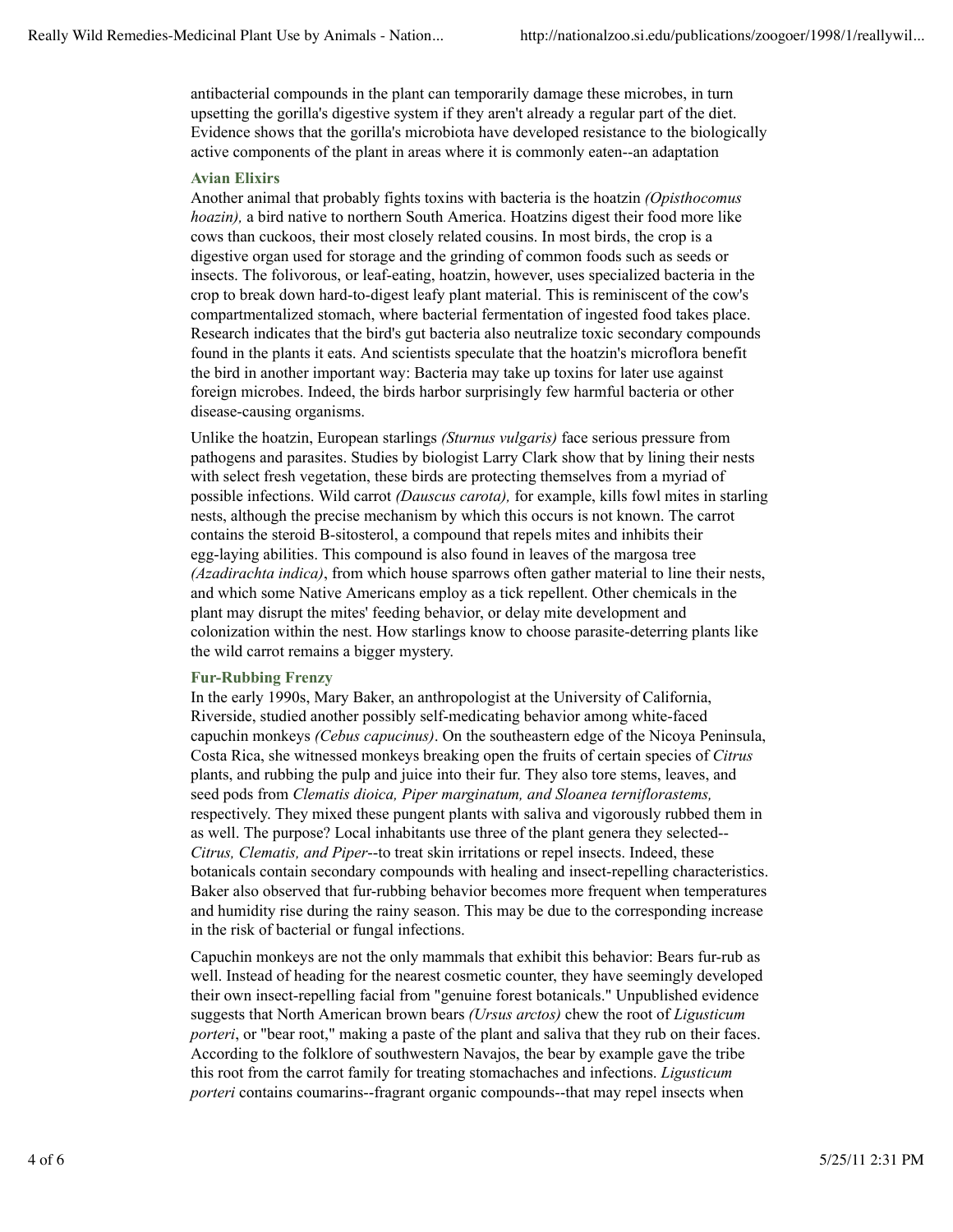topically applied. Interestingly, animals may also fur-rub each other to develop relationships among themselves and establish a group scent.

#### **Reproductive Remedies**

Animals may have "stumbled" upon a wealth of ways to control reproduction, and scientists believe recent discoveries are only the tip of the iceberg. According to World Wildlife Fund scientist Holly Dublin, African elephants *(Loxodonta africana)* seek a particular species of tree, possibly to induce labor. Dublin followed a pregnant elephant for more than a year in East Africa, and observed that the elephant followed a strictly uniform diet and pattern of daily behavior until near the end of gestation. At that time, the elephant walked 17 miles in one day--many more than her usual three--and ate a tree of the Boraginaceae family from leaves to trunk! Four days later she gave birth to a healthy calf. Dublin found that Kenyan women brew a tea from the leaves of this tree to induce labor. She believes this is more than just coincidence, as does University of Wisconsin anthropologist Karen Strier about her own research. Strier found that, at different times, muriqui monkeys *(Brachyteles arachnoides)* of Brazil go out of their way to eat the leaves of Apuleia leiocarpa and Platypodium elegans, and the fruit of *Enterlobium contortisiliquim* (monkey's ear). The first two plants contain isoflavanoids, which are compounds similar to estrogen. Ingesting the leaves may increase estrogen levels in the body, thereby decreasing fertility. Alternatively, eating monkey's ear may increase the monkey's chances of becoming pregnant because the plant contains a precursor to progesterone (the "pregnancy hormone") called stigmasterol.

Another fascinating finding involves the possible influence of diet on the sex of offspring among Costa Rican howler monkeys *(Alouatta palliata)*. Kenneth Glander, director of the Duke University Primate Research Center, and another zoopharmacognosy pioneer, recorded statistically improbable numbers of same-sex offspring born to howlers: One female delivered males eight out of nine times; another female delivered four out of four males; yet another had females in four births out of five. It is known that X chromosomes carry an electropositive charge while Y chromosomes carry an electronegative charge. If a charge is produced in the birth canal--perhaps by chemicals in plants eaten--the environment there would be hospitable to one or the other type of chromosomes.

Indeed, Glander found significant differences in electric potential between the monkey's cervix and the entrance to the birth canal, indicating the production of such a charge. If plants were found to be responsible for this change, it would imply that howlers may have some control over determining the sex of their young. Giving birth to males could offer a female howler a status advantage because all males are potential troop leaders. In other situations, she may best pass on her genes by producing daughters to mate with the alpha (head) male. Are howler monkeys meddling with the mechanisms of evolution? It is possible that the scenarios described above may be conferring an evolutionary advantage to particular individuals.

Self-medication in animals remains a field with endless unexplored avenues. The highly debated subject prompts questions such as "Do animals really know how to cure their own ailments?" and "How did this behavior begin?" Washington University biologist Jane Phillips-Conroy, who studied self-medication in baboons, says, "Just because a monkey eats a particular plant doesn't mean he knows it's medicinal. We need more definitive studies like those of Huffman, with actual proof that particular plants are effective against particular illnesses."

Scientists agree that understanding the process of self-medication in animals has many important implications for humans. Huffman emphasizes the tangible benefits and need for conserving the habitats in which medicinal plants flourish along with the animals that use them. "Some are interested in just finding new patentable chemical compounds [for use in human medicines], but that's only one part of it," he comments. "These animals